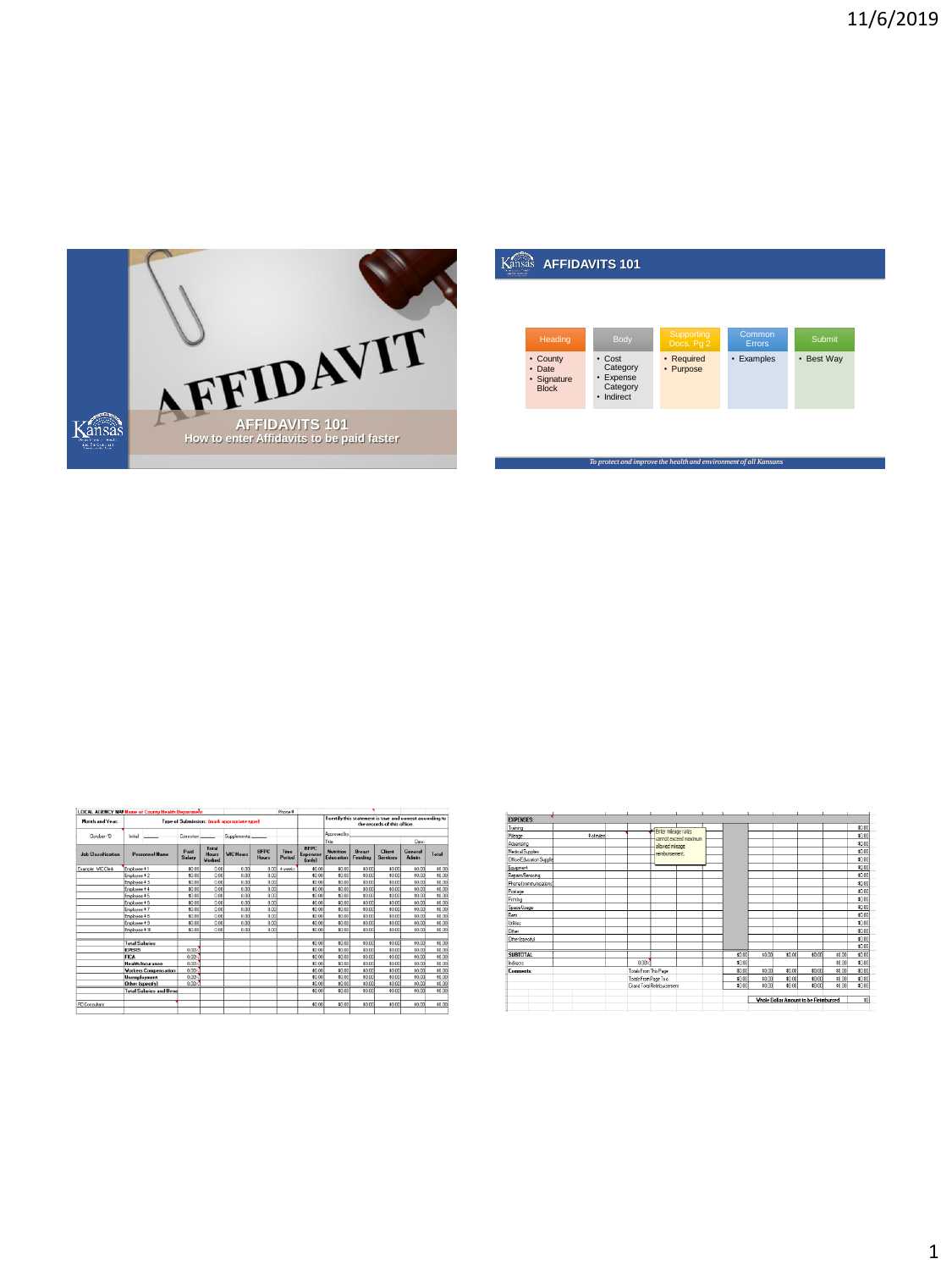#### **Affidavit Page 2**

| <b>Name of County Health Department</b>      |                                                                  |                                      |                              |  |                           |                  |                                                             |          |         |                  |
|----------------------------------------------|------------------------------------------------------------------|--------------------------------------|------------------------------|--|---------------------------|------------------|-------------------------------------------------------------|----------|---------|------------------|
| Month and Year:                              |                                                                  | Classification (Mark all that apply) |                              |  |                           |                  |                                                             |          |         |                  |
| October, 19                                  |                                                                  |                                      |                              |  | <b>BFPC</b>               | <b>Nutrition</b> | Breast                                                      | Client   | General |                  |
| Anthropometric Equipment  Computer Equipment |                                                                  | Special Training Funds               |                              |  | <b>Expenses</b><br>(only) | Education        | Feeding                                                     | Services | Admin   | Total            |
|                                              | This page should only be used when the County has been given     |                                      |                              |  |                           |                  |                                                             |          |         | \$0.00           |
|                                              | prior approval to:                                               |                                      |                              |  |                           |                  |                                                             |          |         | \$0.00           |
|                                              | > purchase Anthropometric Equipment                              |                                      |                              |  |                           |                  |                                                             |          |         | \$0.00           |
|                                              | > purchase Computer Equipment                                    |                                      |                              |  |                           |                  |                                                             |          |         | \$0.00           |
|                                              | > use Special Training Funds                                     |                                      |                              |  |                           |                  |                                                             |          |         | \$0.00           |
|                                              |                                                                  |                                      |                              |  |                           |                  |                                                             |          |         | \$0 <sub>0</sub> |
|                                              | ** Must provide a copy of the invoice(s) for each item listed.** |                                      |                              |  |                           |                  |                                                             |          |         | \$0.00           |
|                                              |                                                                  |                                      |                              |  |                           |                  |                                                             |          |         | \$0.00           |
| Commants:                                    |                                                                  |                                      | <b>Totals From This Page</b> |  | \$0.00                    | 00.00            | \$0.00                                                      | \$0.00   | \$0.00  | \$0.00           |
|                                              |                                                                  |                                      |                              |  |                           |                  | Note: These totals will automatically transfer to page one. |          |         |                  |
|                                              |                                                                  |                                      |                              |  |                           |                  |                                                             |          |         |                  |

*To protect and improve the health and environment of all Kansans*

## **Kansas AFFIDAVITS 101**

## **HEADING**



*To protect and improve the health and environment of all Kansans*

## **Kansas AFFIDAVITS 101**

# **SIGNATURE BLOCK**



## **Kansas AFFIDAVITS 101**

#### **COST CATEGORY**

Nutr. Ed BF Support | Client Svcs | Gen Admin | BFPC

• Nutrition Education (1/6 total expense)

- Breastfeeding Support
- Client Services
- General Admin
- Breastfeeding Peer Counselor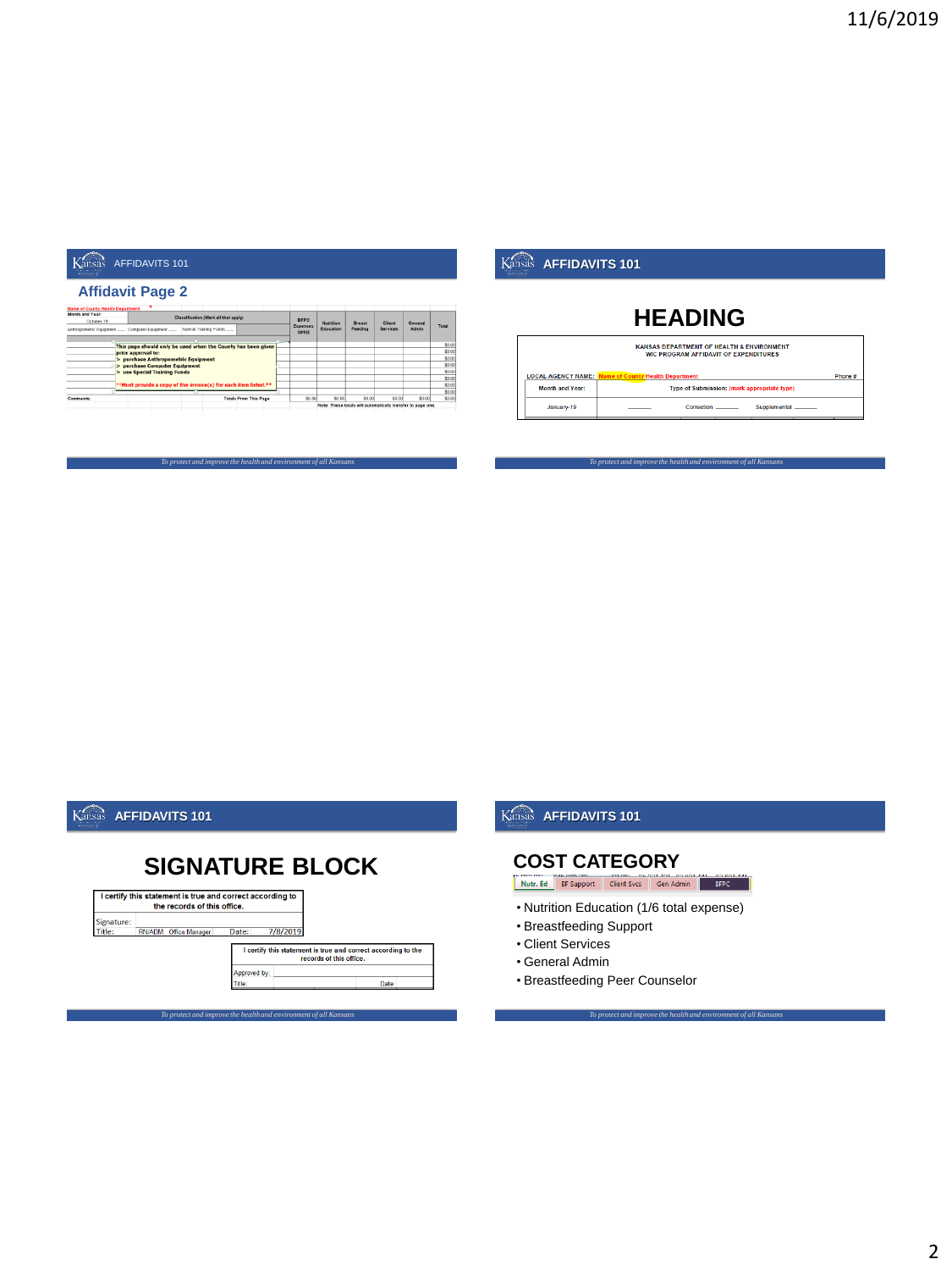#### **EXPENSE CATEGORY**

| <b>Salary</b>                      | <b>Equipment</b>              |
|------------------------------------|-------------------------------|
| <b>KPFRS</b>                       | <b>Repairs/Servicing</b>      |
| <b>FICA</b>                        | <b>Phone (communications)</b> |
| <b>Health Insurance</b>            | <b>Postage</b>                |
| <b>Workers Compensation</b>        | Printing                      |
| <b>Unemployment</b>                | <b>Space Usage</b>            |
| <b>Consultants (RD)</b>            | Rent                          |
| <b>Training</b>                    | <b>Utilities</b>              |
| <b>Mileage</b>                     | Other                         |
| <b>Advertising</b>                 |                               |
|                                    |                               |
| Med. Sup.                          | <b>Indirects</b>              |
| <b>Office sup./Educational Sup</b> | Total                         |

## **Kansas AFFIDAVITS 101**

#### **Indirect Rate**

|                                                   | and the second control of<br>\$0,00 | View | Fdit      | Help                        |
|---------------------------------------------------|-------------------------------------|------|-----------|-----------------------------|
| Totals From This Page<br>Indirects 17.6%          | \$1,444.24<br>\$402.36              |      |           | 254,18624                   |
| Totals From Page Two<br>Grand Total Reimbursement | \$1,846.60                          | MC   | <b>MR</b> | <b>MS</b><br>$M -$<br>$M +$ |

*To protect and improve the health and environment of all Kansans*

Indirect Rate: Maximum FFY was 17.6% 1444.24\*0.176=254.19 \$1444.24+254.19=\$1698.43

## **Kansas AFFIDAVITS 101**

|                                                                                    | 22.99      | $777 - 7$      | कारण     | 3200.25     | 3120.00    | 3022.00                |                     |
|------------------------------------------------------------------------------------|------------|----------------|----------|-------------|------------|------------------------|---------------------|
| Totals From This Page                                                              | \$1,444.24 | \$5,910.51     | \$768.71 | \$12,567.88 |            | \$2,428,20 \$23,119.53 |                     |
|                                                                                    |            |                |          |             | \$6,038.74 |                        | Calculator          |
| <b>Totals From</b><br>$\overline{\Sigma}$<br>$\equiv$<br>Calculator<br>Grand Total | \$1,845.60 | Calculator     |          |             | \$0.00     | \$29,500.              | <b>Help</b><br>5.68 |
| Edit<br>Help<br>View<br>u                                                          |            | View Fide Hele |          |             |            | \$29,561               | <b>Service</b>      |
| 254, 18624                                                                         |            |                |          | 3814.8528   |            |                        | 4069.037            |

*To protect and improve the health and environment of all Kansans*

*To protect and improve the health and environment of all Kansans*

#### Kansas **AFFIDAVITS 101**

| Make sure this shows your County<br>Name. This auto populates from<br>ly Health Dept.<br>page 1 of the affidavit. |                                                         |                        | __                      |                    |                         |         |
|-------------------------------------------------------------------------------------------------------------------|---------------------------------------------------------|------------------------|-------------------------|--------------------|-------------------------|---------|
| kan<br>Classification (Mark all that apply)<br>$7 - 19$<br>Equipment                                              | <b>REPC</b><br>Expenses<br>$\langle \sinh \rho \rangle$ | Nutrition<br>Education | <b>Rroad</b><br>Feeding | Client<br>Services | General<br><b>Admin</b> | Testal  |
|                                                                                                                   |                                                         |                        |                         |                    |                         | \$37.44 |
| This page should only be used when the County has been given                                                      |                                                         |                        |                         |                    |                         | \$0.00  |
| prior approval to:                                                                                                |                                                         |                        |                         |                    |                         | \$0.00  |
| > purchase Anthropometric Equipment                                                                               |                                                         |                        |                         |                    |                         | \$0.00  |
| > purchase Computer Foulpment                                                                                     |                                                         |                        |                         |                    |                         | \$0.00  |
| > use Special Training Funds                                                                                      |                                                         |                        |                         |                    |                         | \$0.00  |
|                                                                                                                   |                                                         |                        |                         |                    |                         | \$0.00  |
| <sup>83</sup> Must provide a copy of the invoice(s) for each item listed. <sup>83</sup>                           |                                                         |                        |                         |                    |                         | \$0.00  |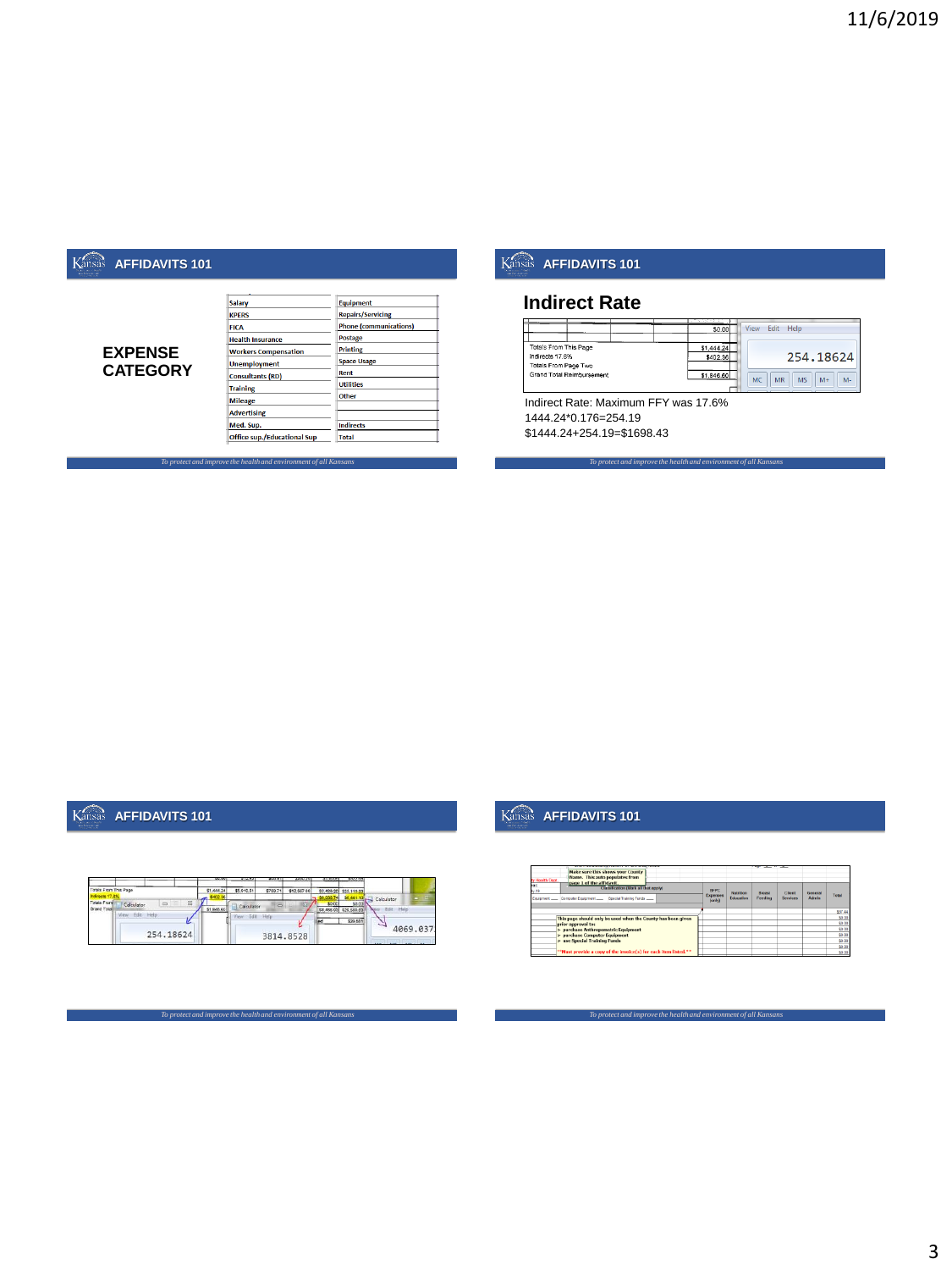| MILEAGE | <b>AMOUNT</b> | <b>HOTEL</b> | <b>MEALS</b> | <b>OTHER</b> | TOTAL.  |
|---------|---------------|--------------|--------------|--------------|---------|
| 36      | \$18.72       |              |              |              | \$18.72 |
| 36      | \$18.72       |              |              |              | \$18.72 |
|         | \$0.00        |              |              |              | \$0.00  |
|         | \$0.00        |              |              |              | \$0.00  |
|         | \$0.00        |              |              |              | \$0.00  |
|         | \$0.00        |              |              |              | \$0.00  |
| 72      | \$37.44       | \$0.00       | \$0.00       | \$0.00       | \$37.44 |

*To protect and improve the health and environment of all Kansans*

## **Kansas AFFIDAVITS 101**

| <b>EXPENSES:</b>          |                 |      |         |                       |         |         |
|---------------------------|-----------------|------|---------|-----------------------|---------|---------|
| Training                  |                 |      |         |                       |         | \$0.00  |
| Mileage                   | # of miles      | 72 O | \$0.520 |                       | \$37.44 | \$37.44 |
| Advertising               |                 |      |         | Enter mileage rate;   |         | \$0.00  |
| <b>Medical Supplies</b>   | Enter number of |      |         | cannot exceed maximum |         | \$0.00  |
| Office/Education Supplies | mies here.      |      |         | allowed mileage       |         | \$0.00  |
| Equipment                 |                 |      |         | reimbursement.        |         | \$0.00  |
| Repairs/Servicing         |                 |      |         |                       |         | \$0.00  |

*To protect and improve the health and environment of all Kansans*

# Kansas **AFFIDAVITS 101**

| A ADAMADEMENT AND A CHARLES AND A CARD COMPANY | <b>Victoria</b> |               |                                      | <b>Telephone</b> | <b>Williams</b> |  |
|------------------------------------------------|-----------------|---------------|--------------------------------------|------------------|-----------------|--|
| <b>Total Salaries and Benefits</b>             | \$978.73        | \$464.99      | \$1,739.92                           | \$1,311.76       | \$4,495.40      |  |
|                                                |                 |               |                                      |                  |                 |  |
|                                                |                 |               | \$3.32                               | \$3.32           | \$6.64          |  |
|                                                |                 |               | \$19.05                              | \$19.05          | \$38.10         |  |
|                                                |                 |               |                                      |                  | \$0.00          |  |
|                                                |                 |               |                                      |                  | \$0.00          |  |
|                                                |                 |               | \$25.27                              | \$25.27          | \$50.54         |  |
| # of mins                                      | \$15.26         | \$3.40        | \$3.48                               |                  | \$22.14         |  |
|                                                | \$68.54         | \$65.56       | \$145.63                             | \$163.97         | <b>S443.70</b>  |  |
|                                                | \$93.72         |               |                                      |                  | \$93.72         |  |
|                                                |                 |               |                                      |                  | \$0.00          |  |
|                                                |                 |               |                                      |                  | \$0.00          |  |
| <b>SUBTOTAL</b>                                | \$1,156.25      | \$533.96      | \$1,936.67                           | \$1,523.37       | \$5,150.24      |  |
|                                                | \$2,134.97      | \$998.94      | \$3,676.68                           | \$2,835.14       | \$9,645.63      |  |
|                                                | \$0.00          | \$0.00        | \$0.00                               | \$0.00           | \$0.00          |  |
|                                                | \$2,134.97      | \$998.94      | \$3,676.58                           | \$2,835.14       | \$9,645.63      |  |
|                                                |                 |               | Whole Dollar Amount to be Reimbursed |                  | \$9,646         |  |
|                                                |                 |               |                                      |                  |                 |  |
| Affidavit Page 2<br><b>fidavit Page 1</b>      | $ \circ$        | $\frac{1}{4}$ |                                      |                  |                 |  |
|                                                |                 |               | m<br>田                               | 円                | $+ 100%$        |  |

## **Kansas AFFIDAVITS 101**

| <b>Total Salaries and Benefits</b> | \$978.73   | S464.99  | \$1,739.92                                  | \$1,311.76 | \$4,495.40 |
|------------------------------------|------------|----------|---------------------------------------------|------------|------------|
|                                    |            |          |                                             |            |            |
|                                    |            |          | \$3.32                                      | \$3.32     | \$6.64     |
|                                    |            |          | \$19.05                                     | \$19.05    | \$38.10    |
|                                    |            |          |                                             |            | \$0.00     |
|                                    |            |          |                                             |            | \$0.00     |
|                                    |            |          | \$25.27                                     | \$25.27    | \$50.54    |
| # of miles                         | \$15.26    | \$3.40   | \$3.48                                      |            | \$22.14    |
|                                    | \$68.54    | \$65.56  | \$145.63                                    | \$163.97   | \$443.70   |
|                                    | \$93.72    |          |                                             |            | \$93.72    |
|                                    |            |          |                                             |            | \$0.00     |
|                                    |            |          |                                             |            | \$0.00     |
| <b>SUBTOTAL</b>                    | \$177.52   | \$68.96  | S196.75                                     | \$211.61   | \$5,150.24 |
|                                    | \$1,156.25 | \$533.95 | \$1,936.67                                  | \$1,523.37 | \$5,150.24 |
|                                    | \$0.00     | \$0.00   | \$0.00                                      | \$0.00     | \$0.00     |
|                                    | \$1,156.25 | \$533.95 | \$1,936.67                                  | \$1,523.37 | \$5,150.24 |
|                                    |            |          | <b>Whole Dollar Amount to be Reimbursed</b> |            | \$5,150    |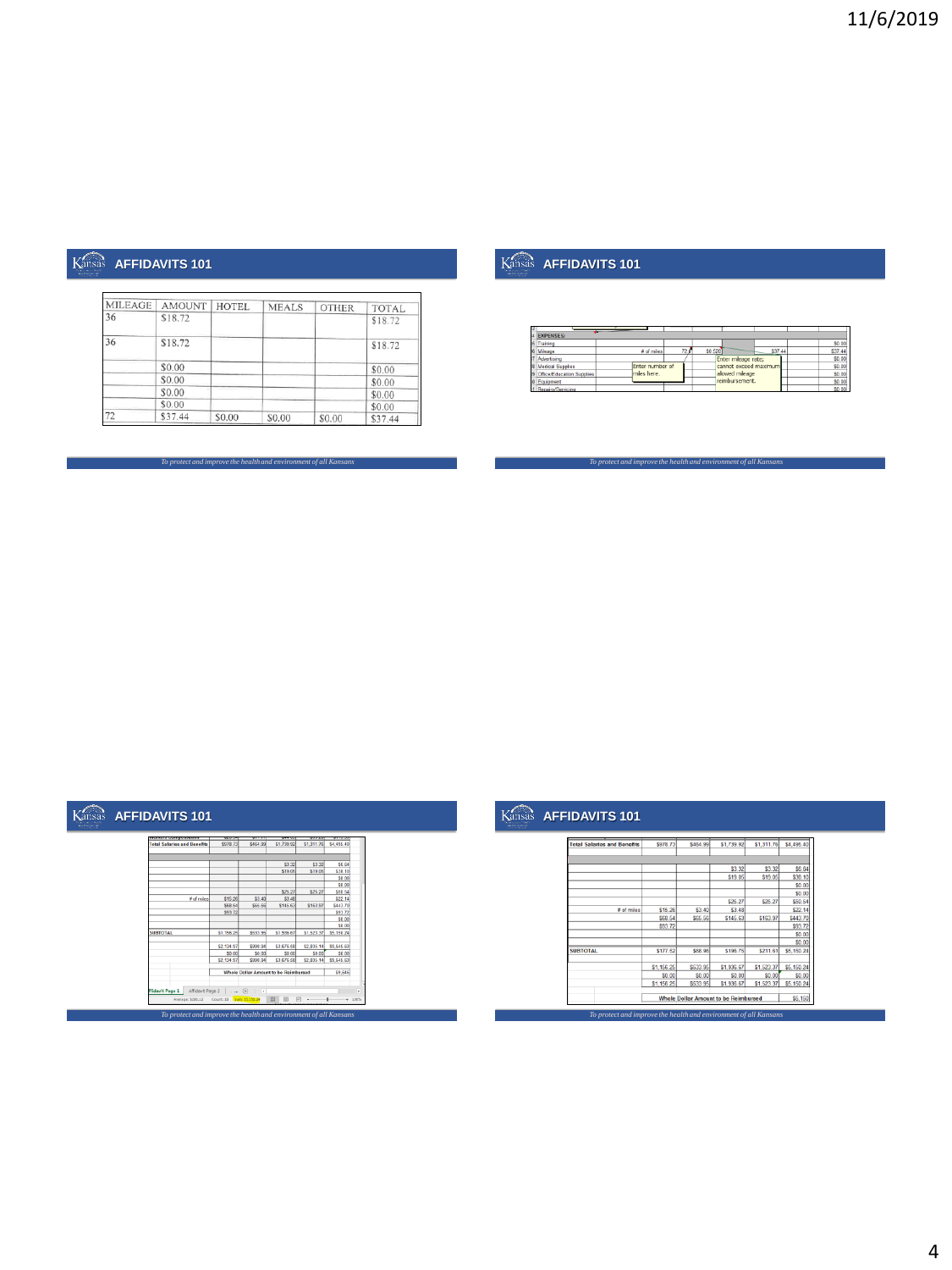| <b>Job Classification</b> | <b>Personnel Harns</b>             | <b>Total Hours</b><br>Worked | <b>BFPC</b><br>sperses<br><b>Gordhy</b> | <b>Matridore</b><br>Education | <b>Treast</b><br>Feeding | Client<br><b>Services</b>            | Geneval<br>Admin | Tetal      |
|---------------------------|------------------------------------|------------------------------|-----------------------------------------|-------------------------------|--------------------------|--------------------------------------|------------------|------------|
|                           | <b>Total Salaries</b>              |                              | \$0.00                                  | \$1,033.67                    | 5683.83                  | \$723.43                             | \$548.85         | \$1,589.78 |
|                           | <b>PENS/Retirement</b>             |                              | \$0.00                                  | \$31.01                       | \$14.51                  | \$21.70                              | \$20.47          | \$95.69    |
|                           | <b>FKLA</b>                        |                              | \$0.00                                  | \$72.36                       | \$33.87                  | \$50.64                              | \$66.43          | \$223.28   |
|                           | <b>Health Insurance</b>            |                              | \$0.00                                  | \$62.02                       | \$29.03                  | \$43.41                              | \$56.93          | \$191.39   |
|                           | <b>Workers Compernation</b>        |                              | 50.00                                   | \$10.34                       | 54.84                    | \$7.27                               | \$9.49           | \$31.90    |
|                           | <b>Total Salaries and Benefits</b> |                              | 50.00                                   | \$1,209.39                    | \$544.00                 | <b>SALG 41</b>                       | \$1,110.15       | \$3,732.04 |
| <b>RD Consultant</b>      |                                    |                              | \$0.00                                  | \$1.00                        | 50.00                    | SO.DO                                | 50.00            | \$258.44   |
| <b>FIREFIRES</b>          |                                    |                              |                                         |                               |                          |                                      |                  |            |
| Peetase                   |                                    |                              |                                         |                               |                          |                                      |                  | \$0.00     |
| Phone                     |                                    |                              |                                         |                               |                          |                                      |                  | \$0.00     |
| Utilities                 |                                    |                              |                                         |                               |                          |                                      |                  | \$0.00     |
| <b>Medical Supplex</b>    |                                    | 3.33                         |                                         |                               |                          |                                      |                  | 53.3       |
| Office Supplies           |                                    | 50.88                        |                                         |                               |                          |                                      |                  | \$50.80    |
| Mileage                   | # of miles                         | \$0,000                      |                                         |                               |                          |                                      |                  | \$0.00     |
|                           |                                    |                              |                                         |                               |                          |                                      |                  | \$0.00     |
|                           |                                    |                              |                                         |                               |                          |                                      |                  | \$0.00     |
|                           |                                    |                              |                                         |                               |                          |                                      |                  | \$0.00     |
|                           |                                    |                              |                                         |                               |                          |                                      |                  | \$0.00     |
| <b>SUBTOTAL</b>           |                                    |                              | \$0.00                                  | \$1.00                        | 50.00                    | \$0.00                               | \$0.00           | \$312.65   |
| Commersion                |                                    | Tetals Fram                  | \$0.00                                  | \$1.00                        | \$566,00                 | \$846.41                             | \$1,110,157      | \$4,044.69 |
|                           |                                    | <b>Totals From</b>           | \$0.00                                  | \$1.00                        | 50.00                    | \$0.00                               | \$1,050.44       | \$1,090.44 |
|                           |                                    | Grand Total F                | 50.00                                   | 51.07                         | STAR DE                  | 5546.41                              | \$2,200,58       | \$5,535.53 |
|                           |                                    |                              |                                         |                               |                          | Whole Dollar Amount to be Reimbursed |                  | \$5.136    |

**Common Mistake: Total ≠ Cost Category**

| Client<br><b>Services</b> | General<br>Admin | Total      |  |  |
|---------------------------|------------------|------------|--|--|
| \$157.20                  | \$117.93         | \$275.13   |  |  |
| \$2,123,00                | \$0.00           | \$1,599.35 |  |  |
| \$1,015.37                | \$198.10         | \$1,213.47 |  |  |

*To protect and improve the health and environment of all Kansans*

## Kansas **AFFIDAVITS 101**

#### **Common Mistake: Math**

| <b>BFPC</b><br>ixpenses<br>(only) | Nutrition<br>Education | <b>Breast</b><br>Feeding | Client<br><b>Services</b> | General<br>Admin | Total      |  |
|-----------------------------------|------------------------|--------------------------|---------------------------|------------------|------------|--|
| \$0.00                            | \$107.85               | \$10.79                  | \$237.27                  | \$215.70         | \$576.61   |  |
| \$0.00                            | \$344.03               | \$30.58                  | \$15.29                   | \$0.00           | \$389.90   |  |
| \$0.00                            | \$0.00                 | \$0.00                   | \$0.00                    | \$0.00           | \$0.00     |  |
| \$536.55                          | \$187.43               | \$0.00                   | \$621.08                  | \$44.10          | \$1,389.16 |  |
| \$0.00                            | \$0.00                 | \$0.00                   | \$157.22                  | \$73.59          | \$230.81   |  |
|                                   |                        | en not                   | en nni                    | sn nnl           | \$0.00     |  |

*To protect and improve the health and environment of all Kansans*

## **Kansas AFFIDAVITS 101**

#### **Live Example**